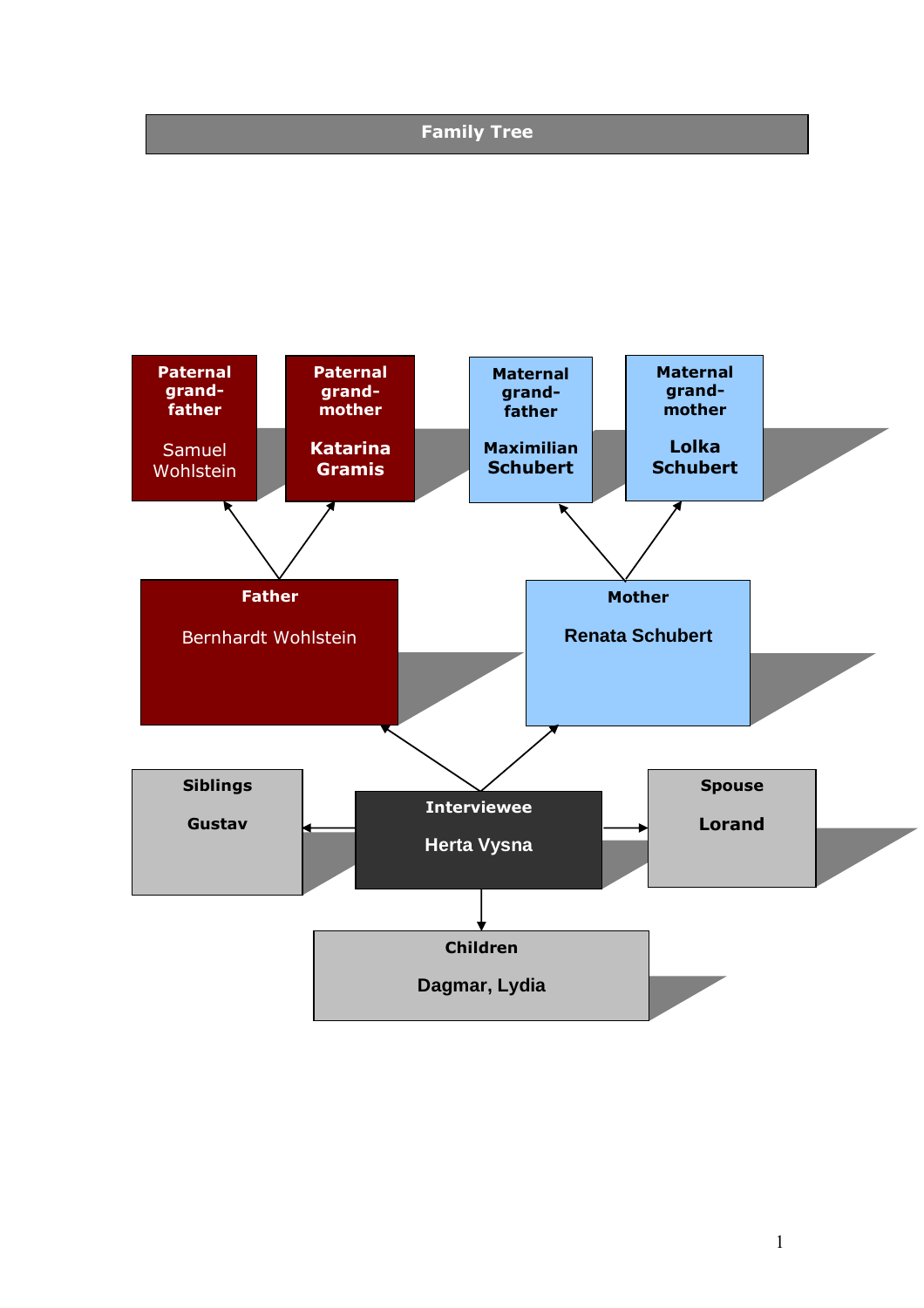# **The interviewee and his family**

*Full name* Herta Vysna

*Where and when were you born?* Nitra, 1930

*Where else did you live?*

*Your educational level?* High school

*What sort of work do/did you do?* Official

*What was the level of religiosity in your parent´s home? How were you raised?*

*What is your mother tongue?* Slovak

*How many languages do you speak?* German, Hungarian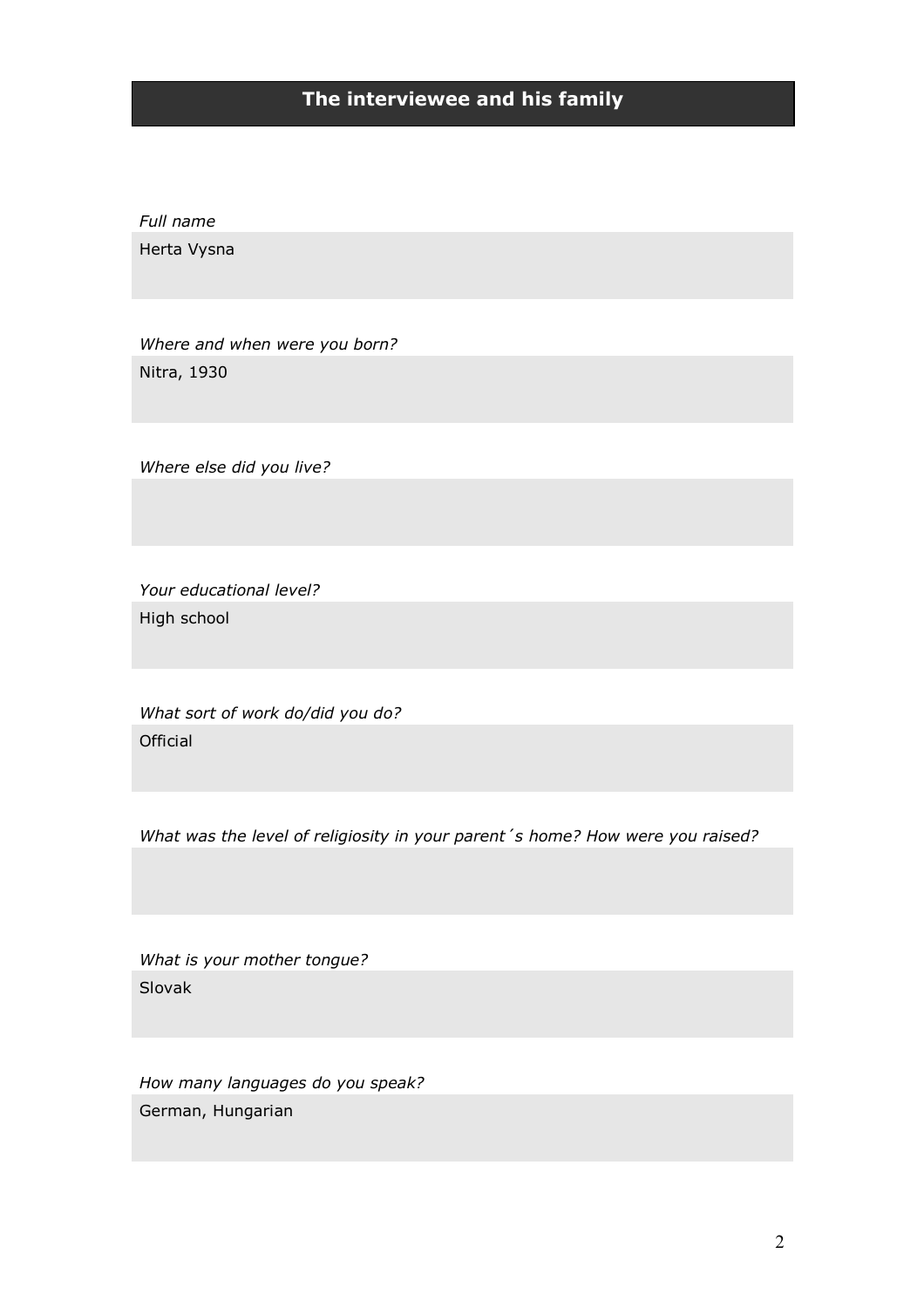*If you were in an army, tell us which army and the dates*

*Where were you during the Holocaust?* Birhenc, Auschwitz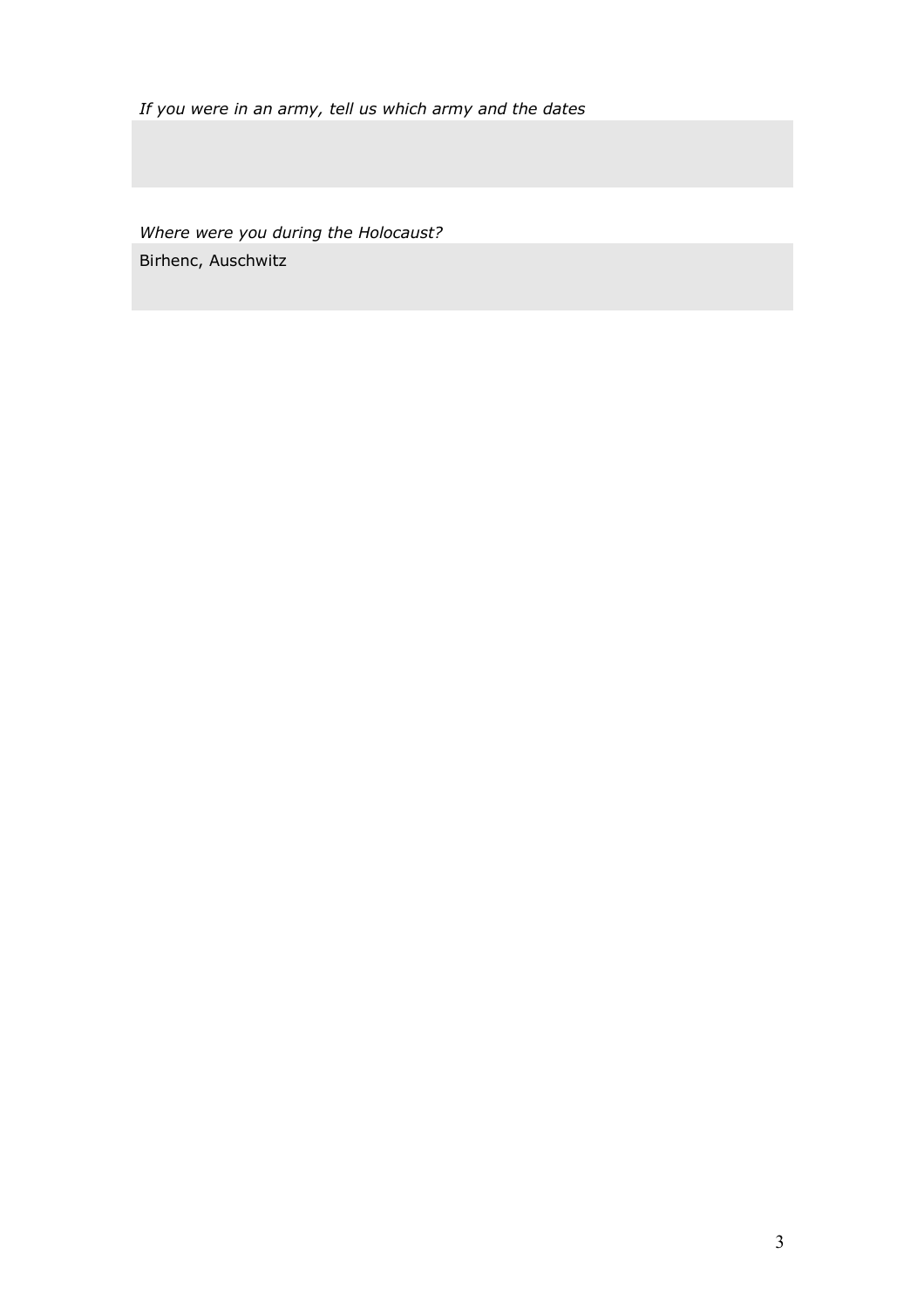#### **Siblings**

*Their names*

Gustav

*Where and when were they born?* 1924

*What is their mother tongue?*

*Their educational level?*

*Their occupations?*

*Where do/did they live?* 

*Where else did they live?*

*Do they have children?*

*Where and when did they die?* 1984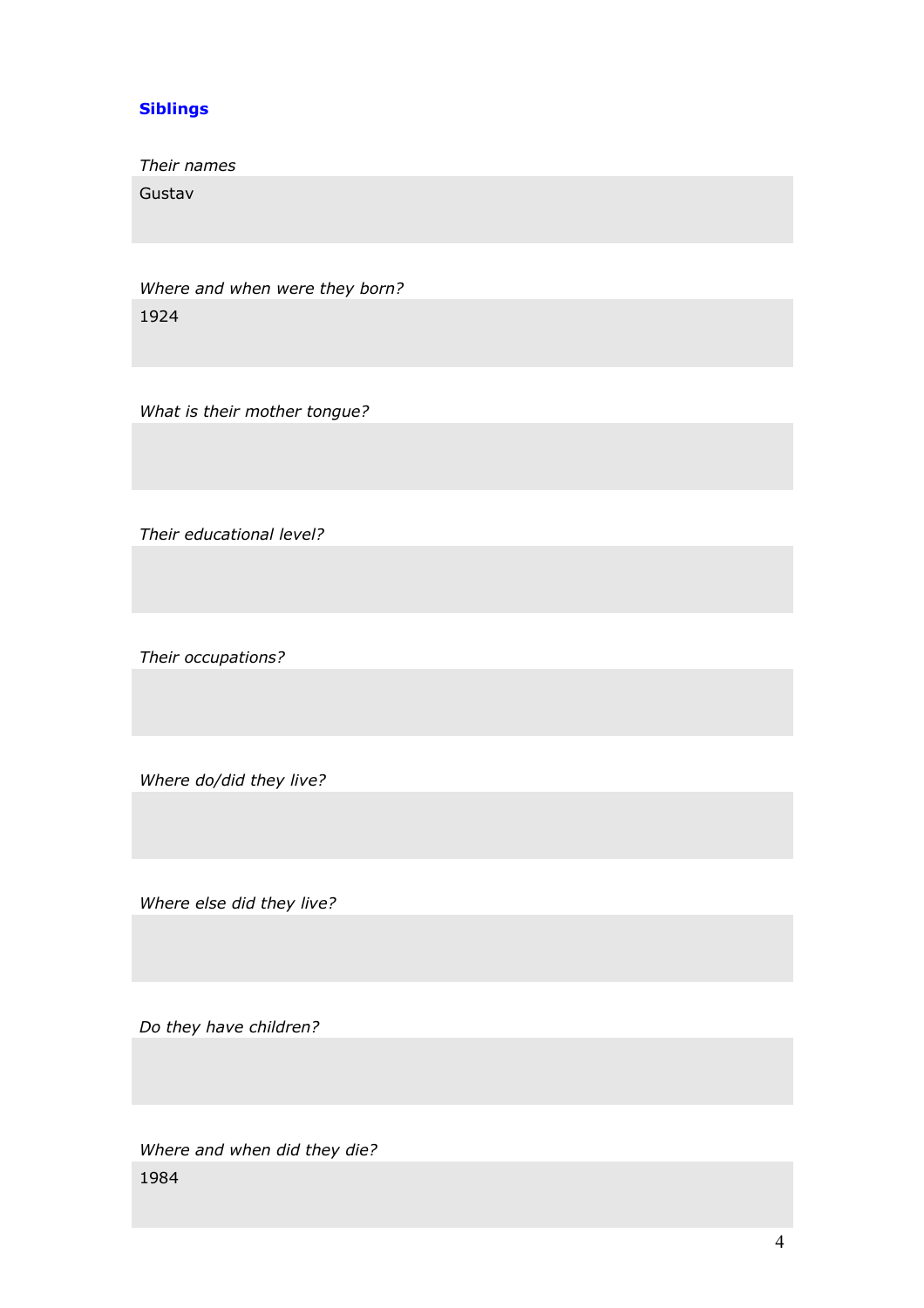#### **Spouse**

*Name?*

Lorand

*Where and when was he/she born?*

*Where else did he live?*

*Is he/she Jewish?* Yes

*What is his/her mother tongue?*

*His/her educational level?*

*Occupation?*

Lawyer

*Where and when did he/she die?*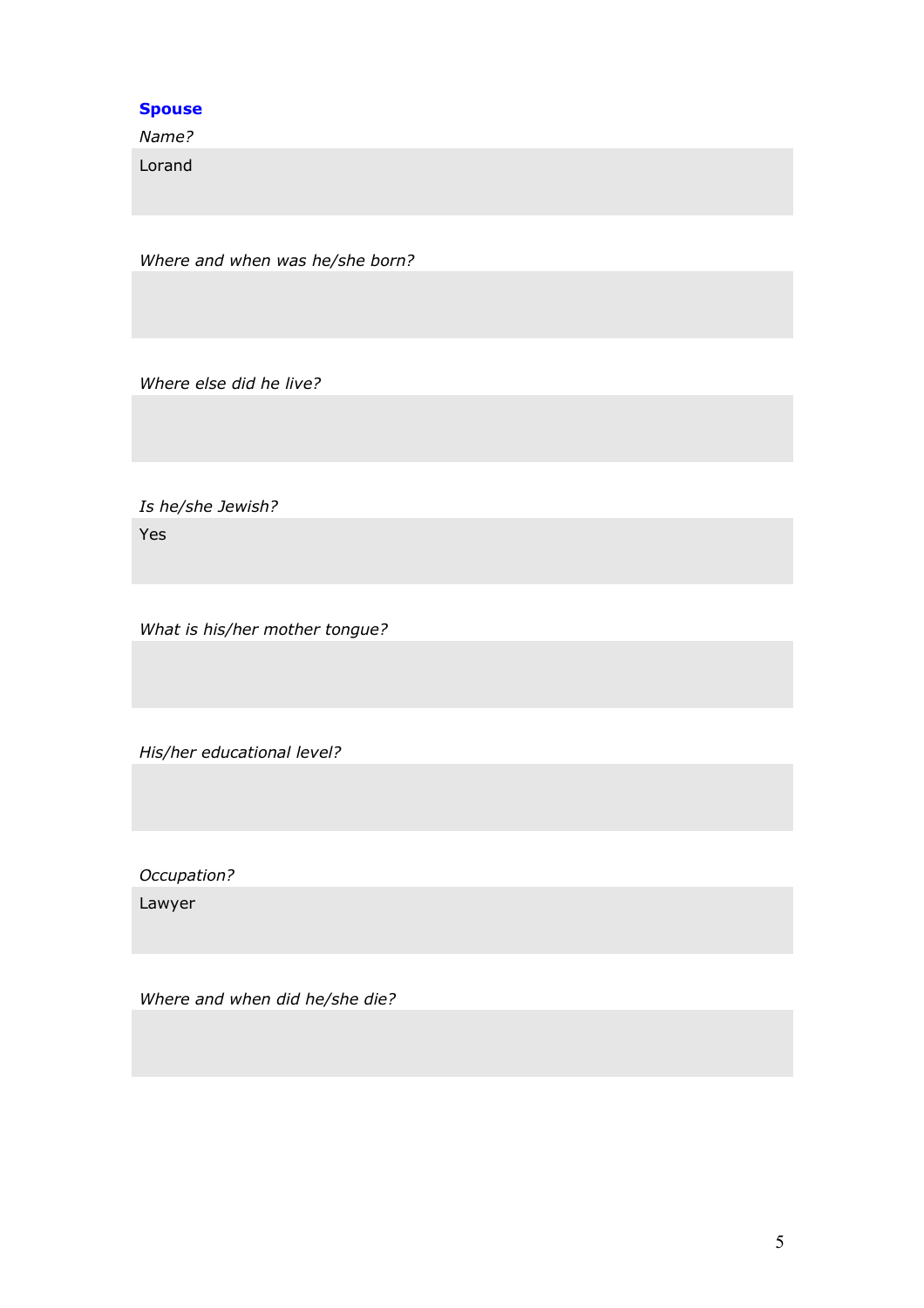#### **Children**

*Their names?*

Dagmar, Lydia

*Were they raised Jewish/do they identify themselves as Jews?* No

*Where and when were they born?*

*Where else did they live?*

*Their educational level?*

*Their occupations?*

Doctor, Engineer

*How many grandchildren do you have?* Four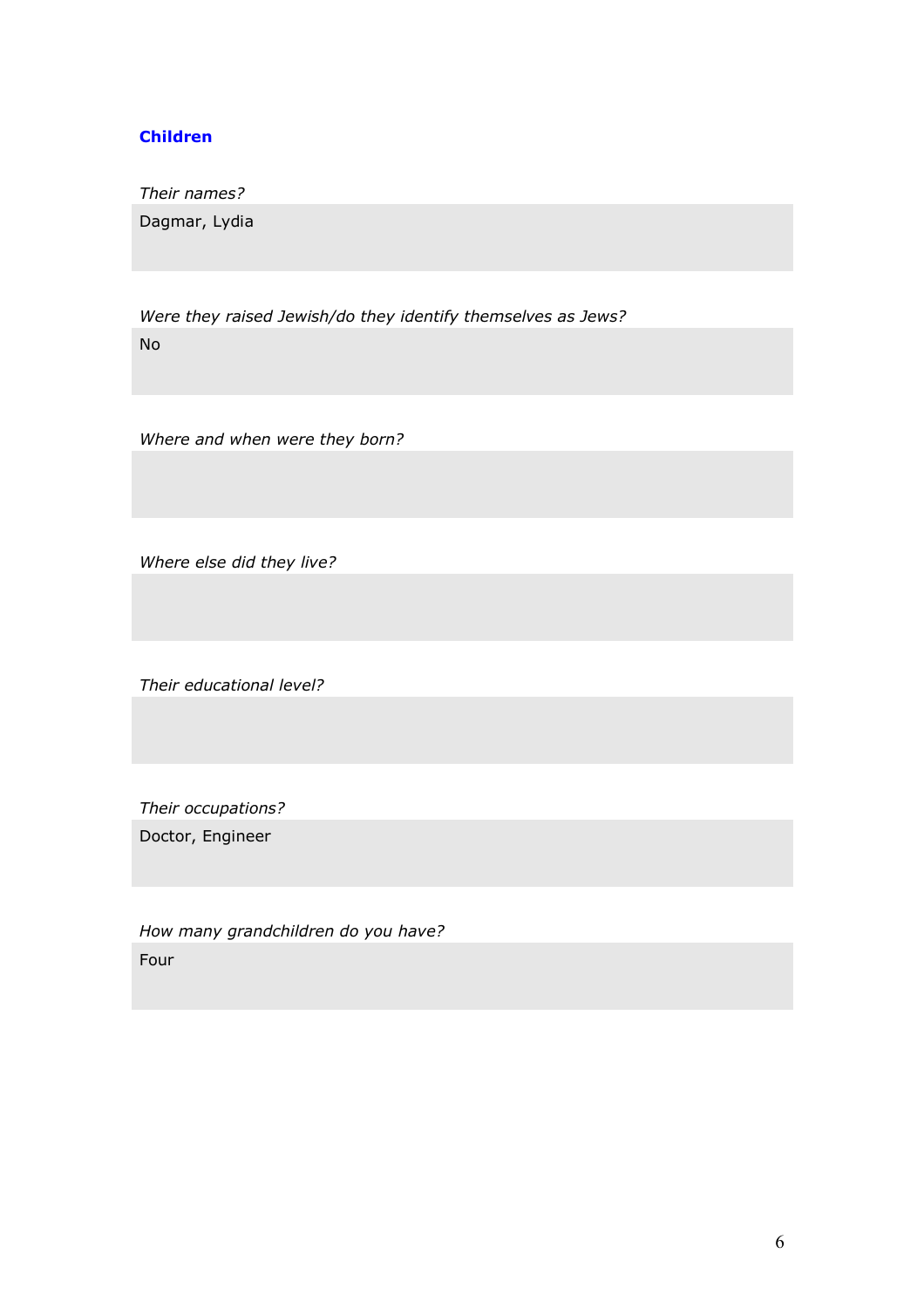### **Father**

*His name?* Bernhardt

*Where and when was he was born?* Sulovce,1888

*Where else did he live?*

*Where and when did he die?* Sazenhause, 1945

*What sort of education did he have?* High school

*What sort of work did he do?* Farmer

*What was his level of religiosity?* 

*What was his mother tongue?*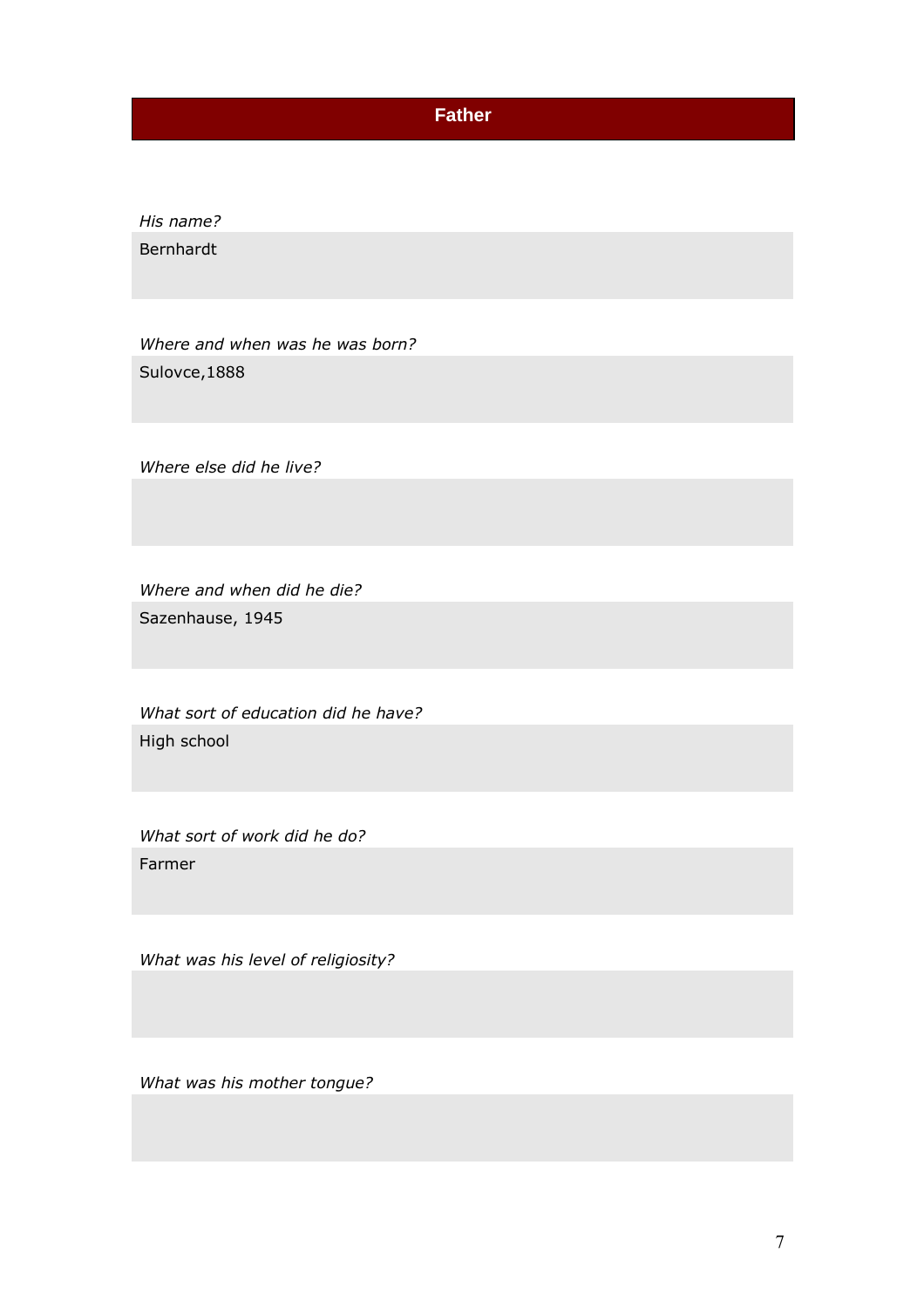*Army service: Which army and what years?*

*Tell me about his brothers and sisters. (name, date of birth and death, occupation, place of residence, family, etc.)* Gustav (died befor war), William, Adolf (both died in labor camp), Moritz

*Where was he during the Holocaust?*

*If he survived, what did he do after?*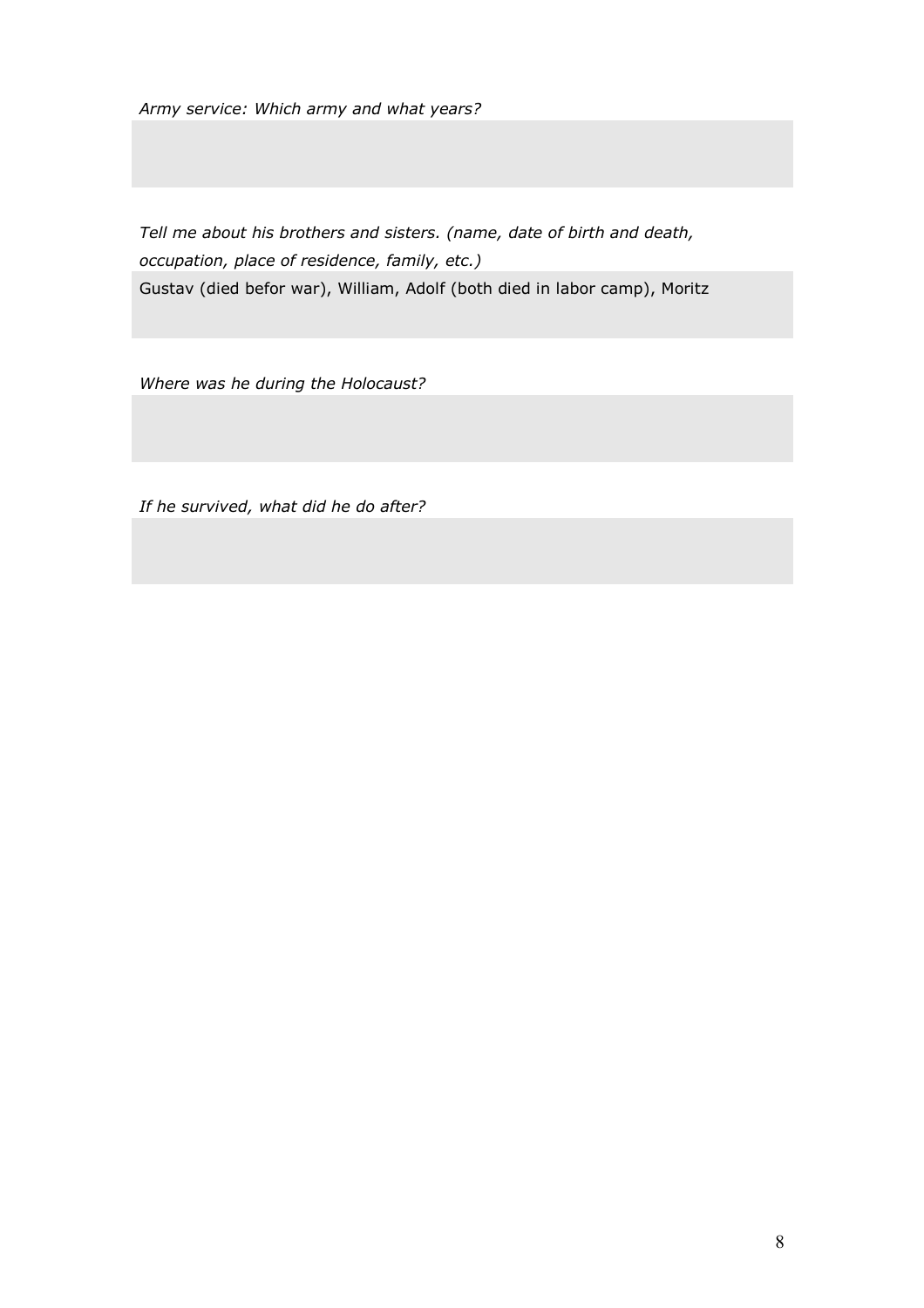## **Paternal grandfather**

*Your father's father name?*  Samuel Wohlstein

*Where and when was he born?* Krnca, 1860

*Where else did he live?*

*Where and when did he die?*  Nitra, 1942

*What sort of education did he have?*

*What sort of work did he do?* Farmer

*What was his level of religiosity?*  He was Orthodox Jew

*What was his mother tongue?* 

*Army service: Which army and what years?*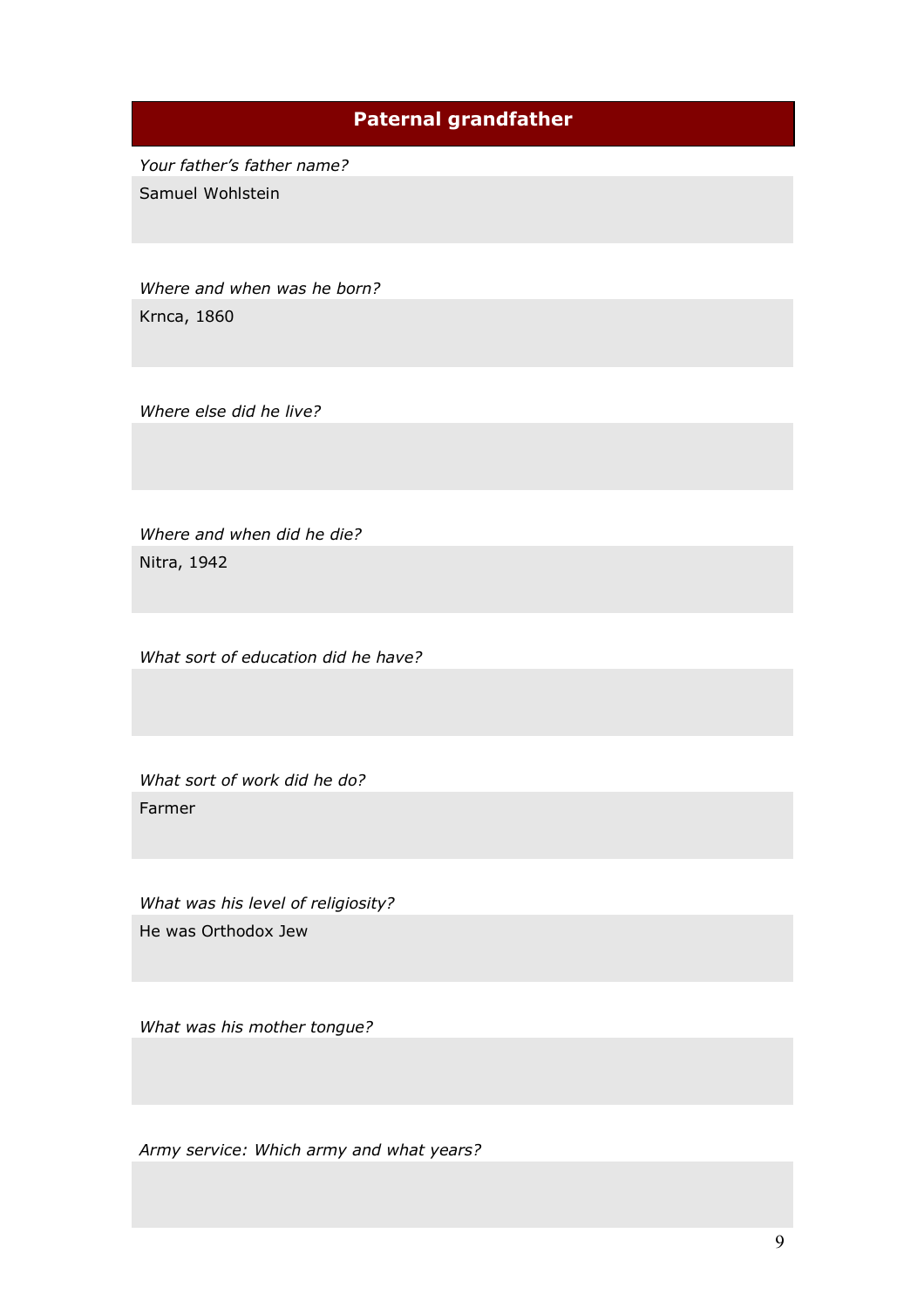*Tell me about his brothers and sisters. (name, date of birth and death, occupation, place of residence, family, etc.)* Wiliam

*Where was he during the Holocaust?* Sered

*If he survived what did he do after?*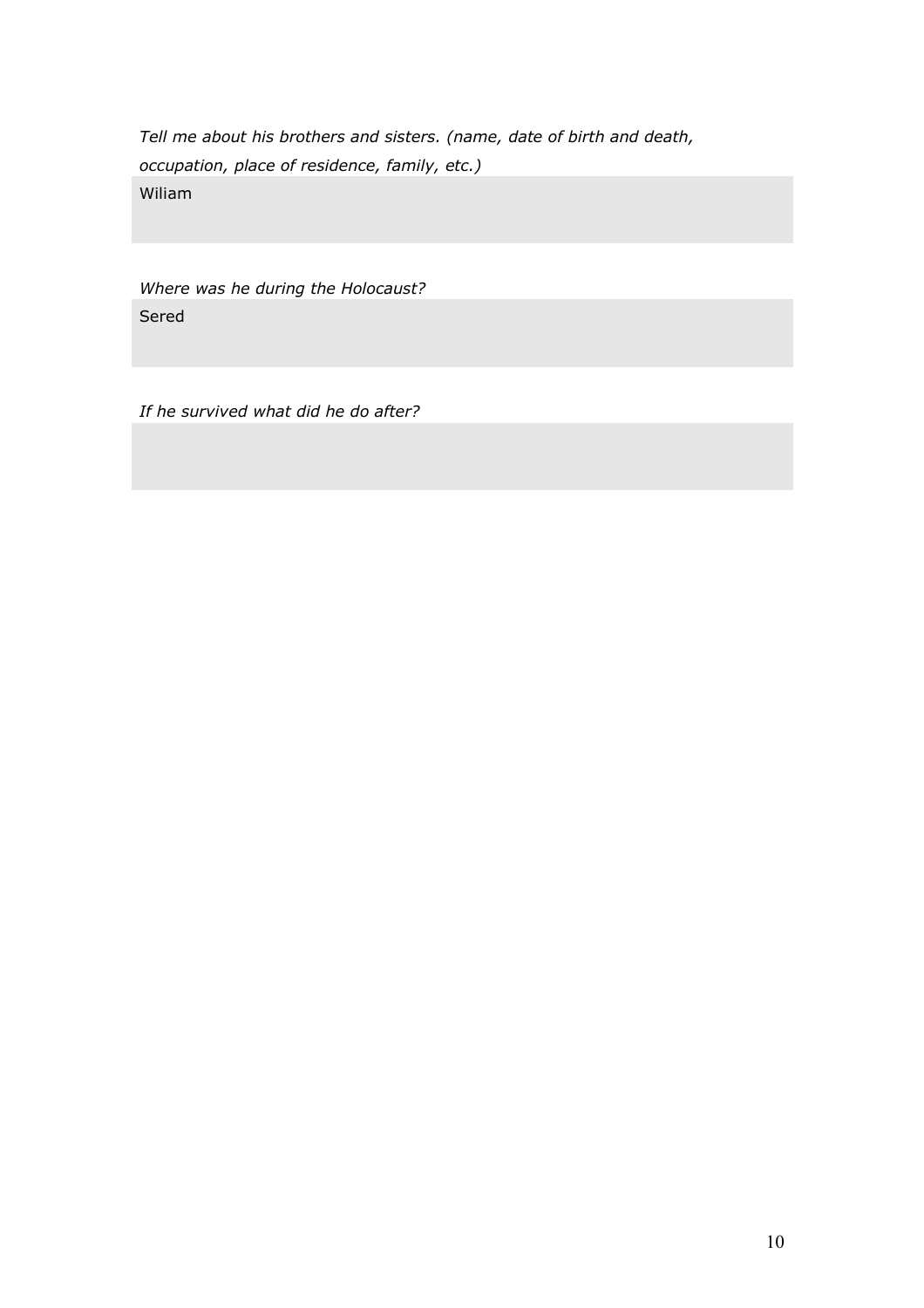# **Paternal grandmother**

*Your father's mother's name?* Katarina, maiden name Gramis

*Where and when was she born?* 

*Where else did she live?*

*Where and when did she die?* Pata, 1946

*What sort of education did she have?*

*What sort of work did she do?* Housewife

*What was her level of religiosity?*  She was Orthodox Jew

*What was her mother tongue?*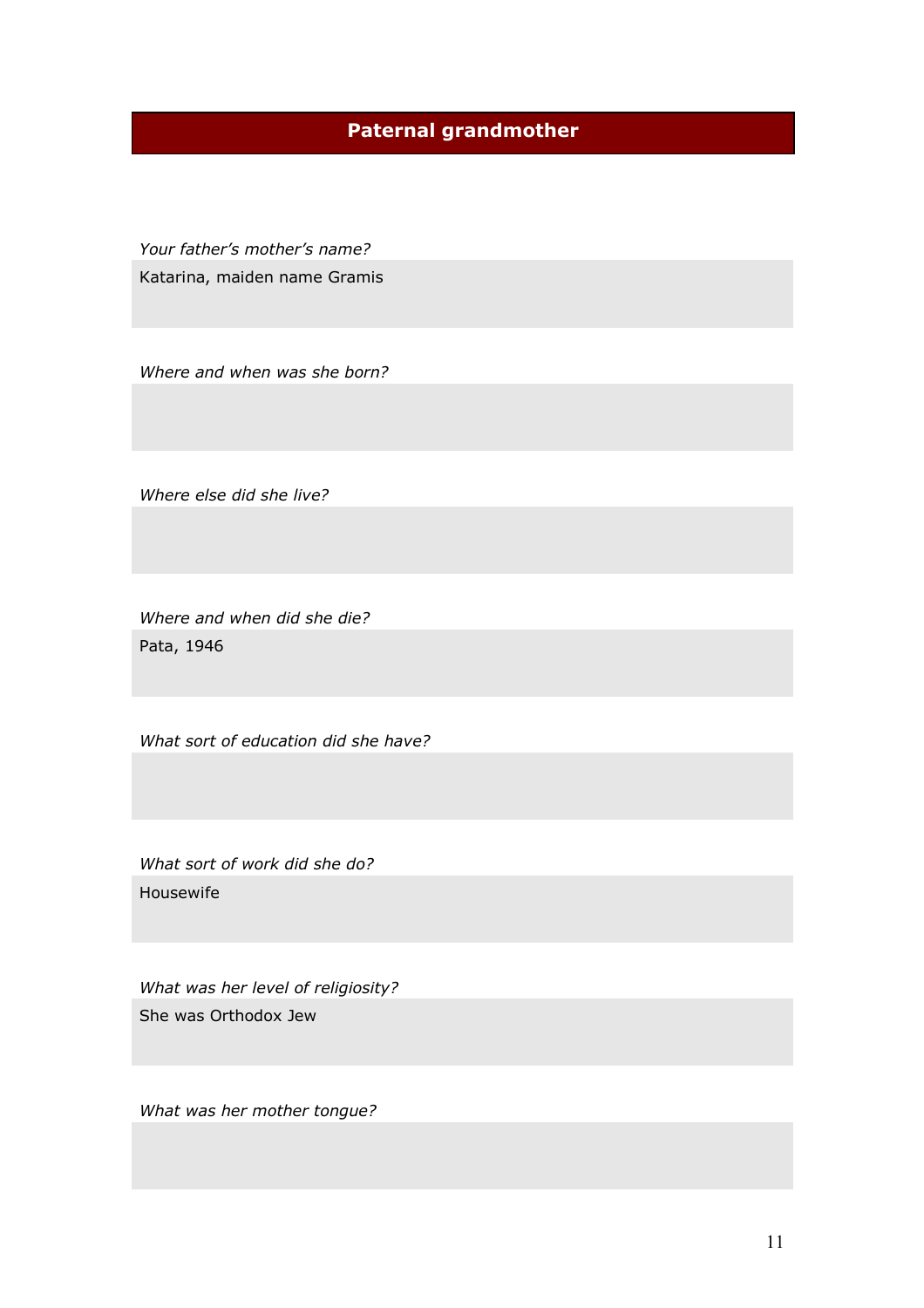*Tell me about her brothers and sisters. (name, date of birth and death, occupation, place of residence, family, etc.)*

*Where was she during the Holocaust?* Pata

*If she survived what did she do after?*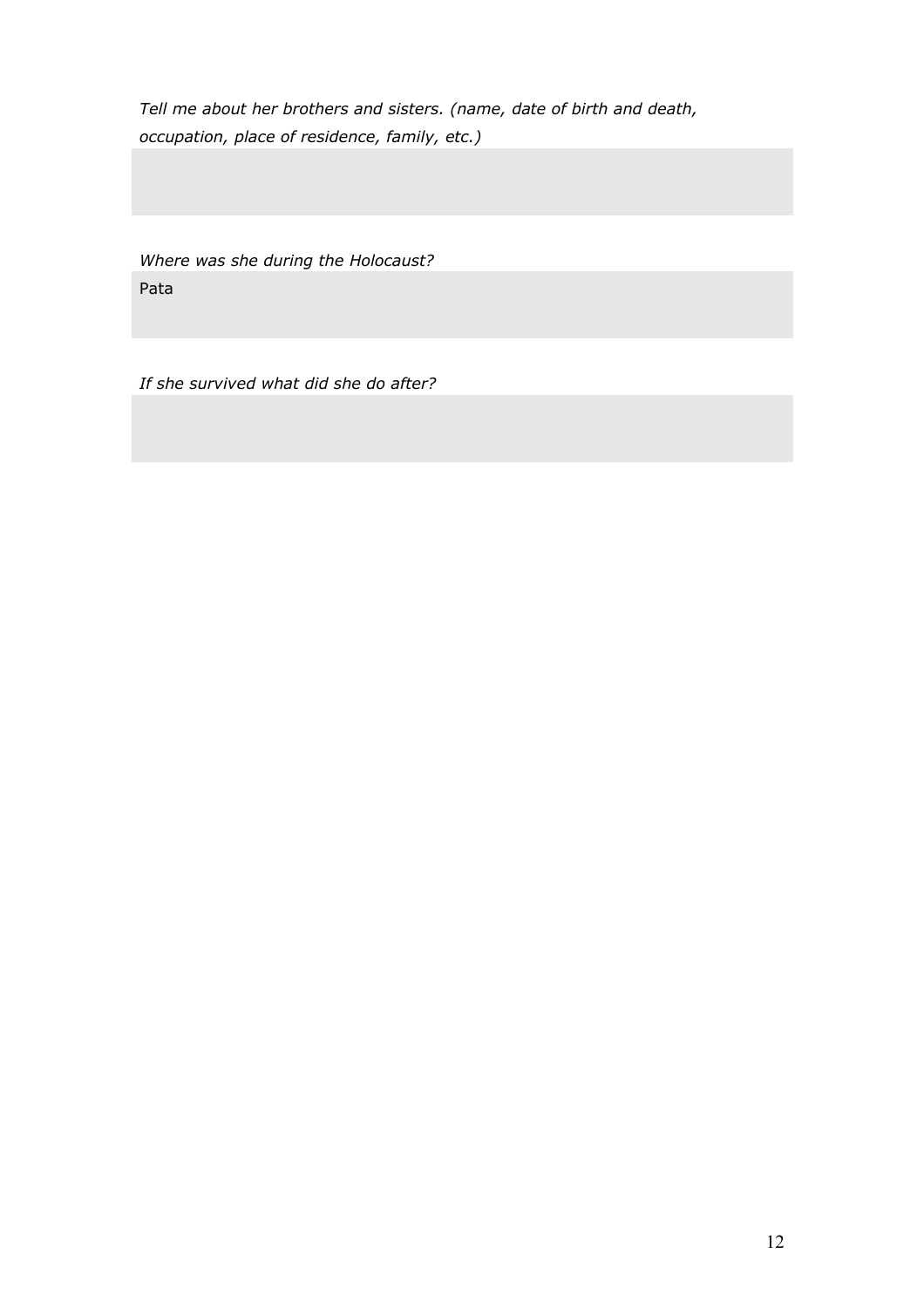### **Mother**

*Her name?*

Renata Schubert

*Where and when was she was born?* Cataj, 1900

*Where else did she live?*

*Where and when did she die?* Rawensbrueck – Neustadt Glievo, 1945

*What sort of education did she have?* High school

*What sort of work did she do?* Housewife

*What was her level of religiosity?* 

*What was her mother tongue?* 

*Tell me about her brothers and sisters. (name, date of birth and death, occupation, place of residence, family, etc.)* Melania (died in Birkenau), Julius (Presov)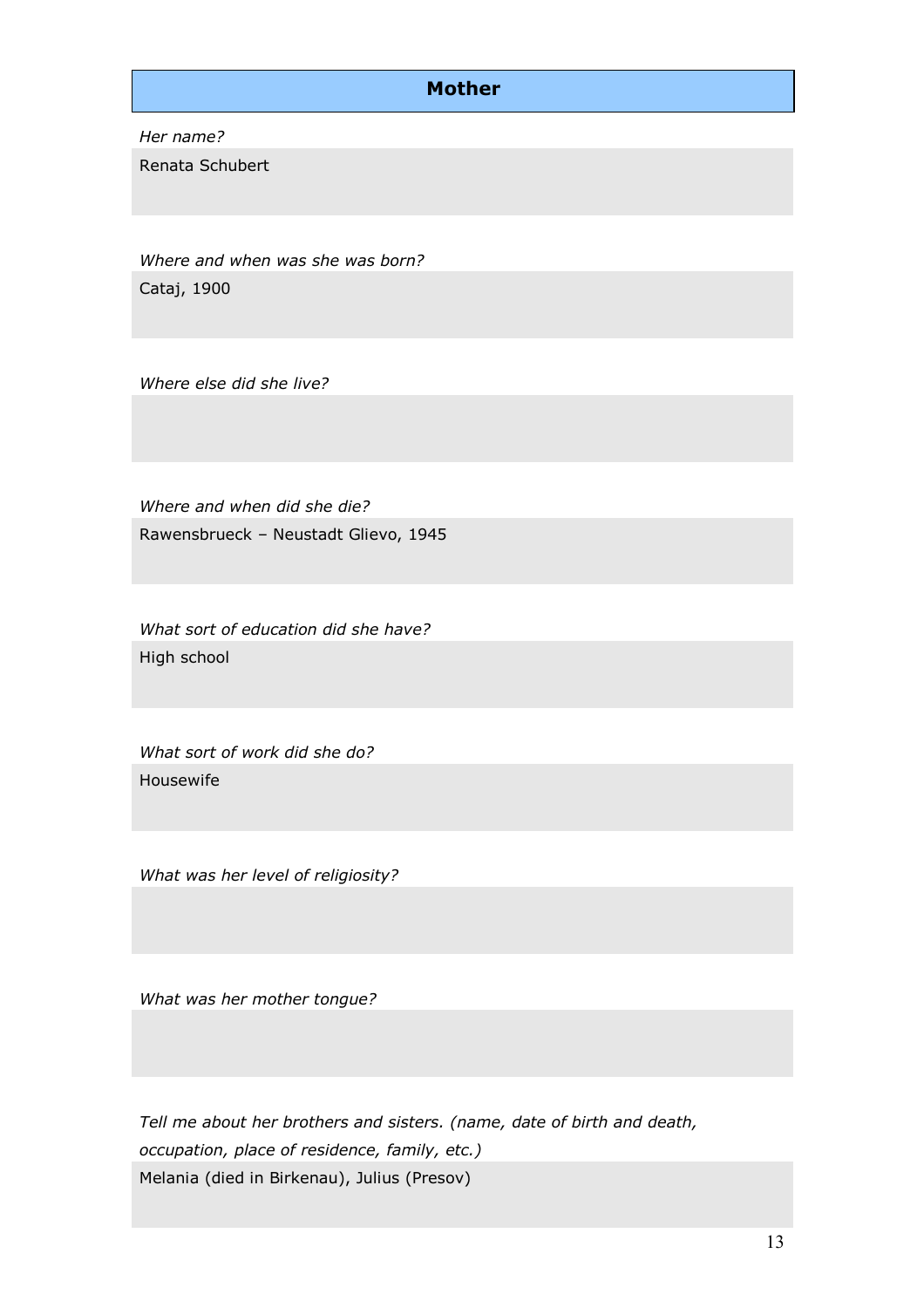*Where was she during the Holocaust?*

*If she survived, what did she do after?*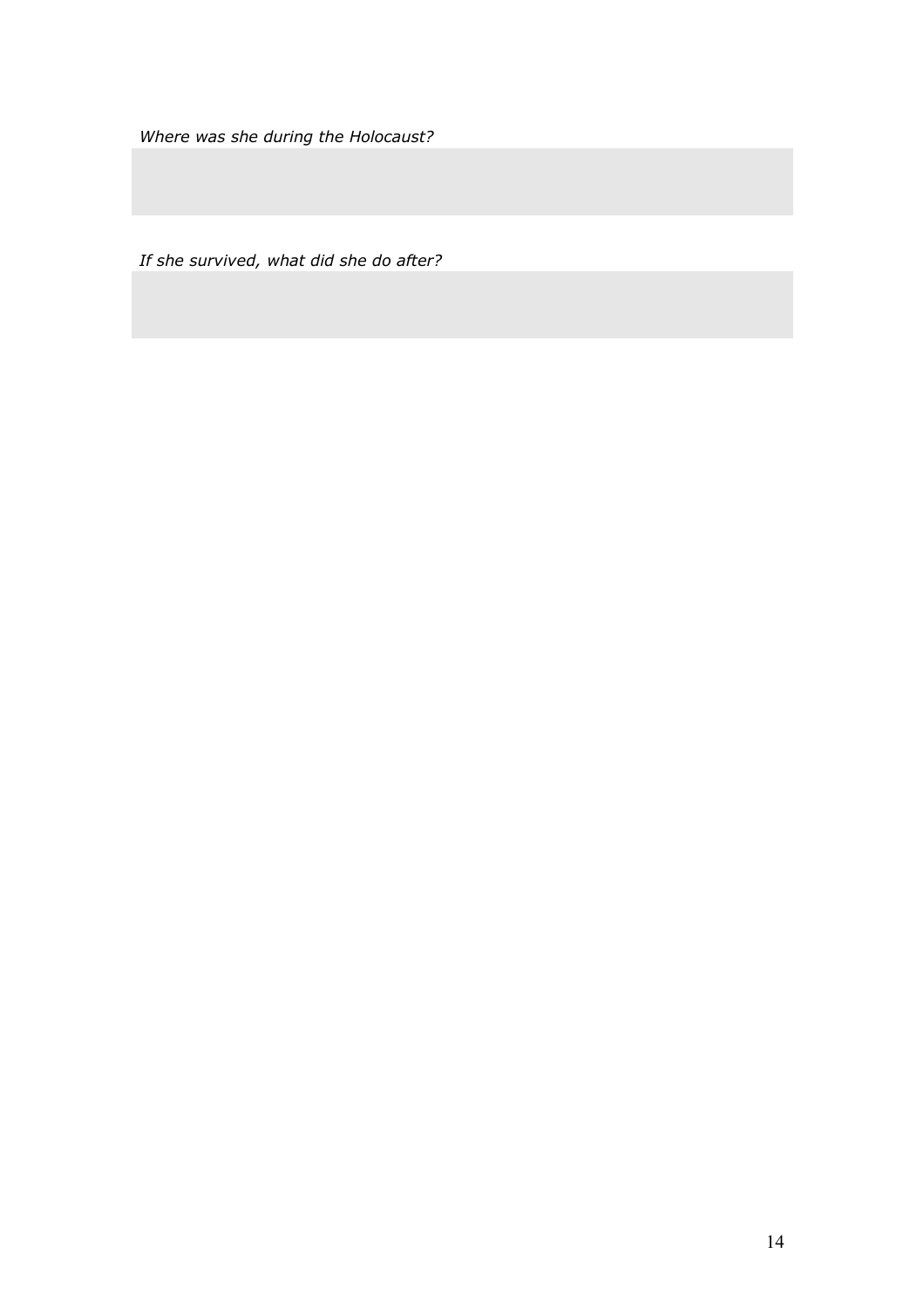### **Maternal grandfather**

*Your mother's father´s name?*  Maximilian Schubert

*Where and when was he born?* Cifer

*Where else did he live?*

*Where and when did he die?* 

*What sort of education did he have?*

*What sort of work did he do?* Butcher's trade manager

*What was his level of religiosity?* 

*What was his mother tongue?* 

*Army service: Which army and what years?*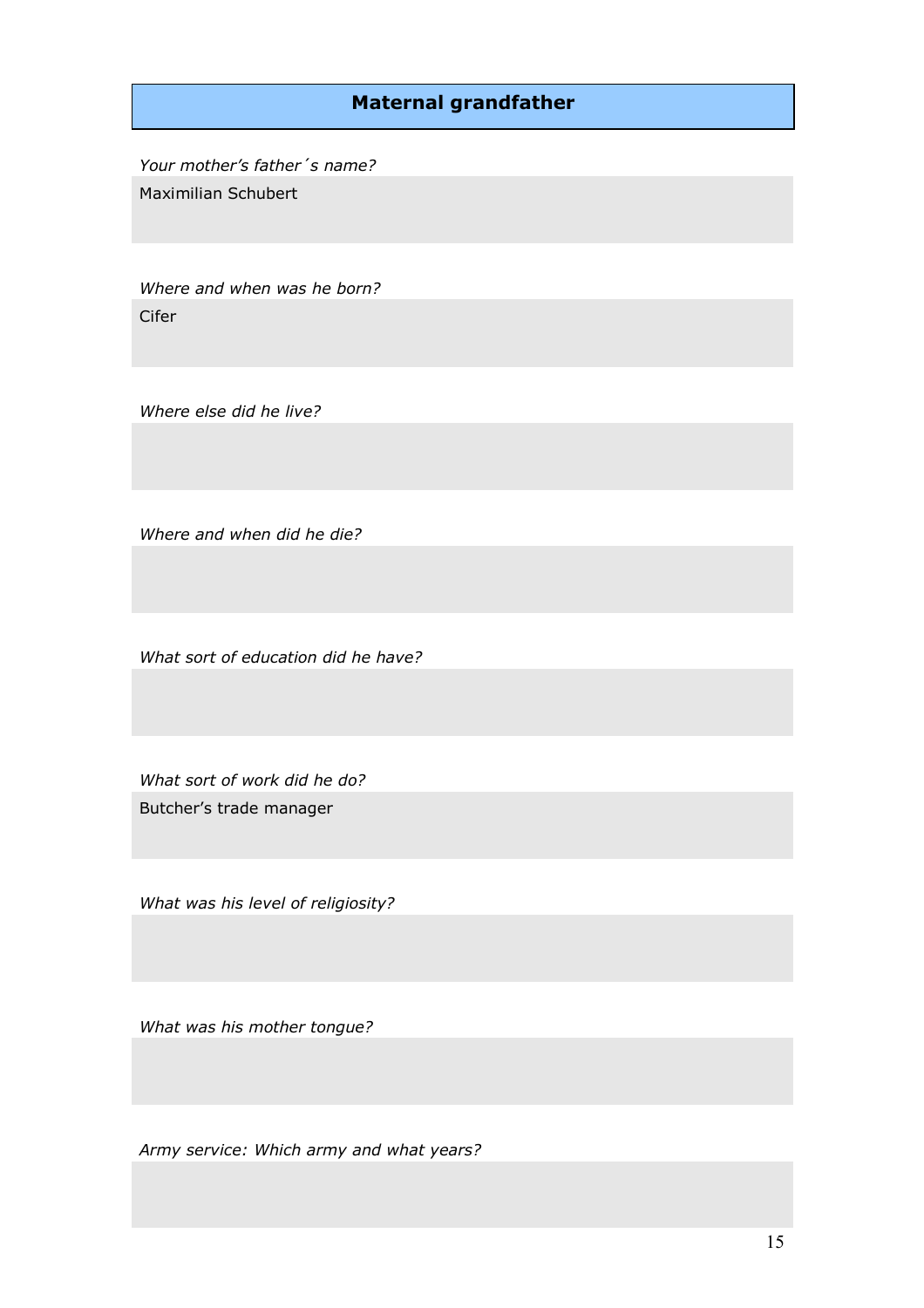*Tell me about his brothers and sisters. (name, date of birth and death, occupation, place of residence, family, etc.)*

*Where was he during the Holocaust?*

*If he survived what did he do after?*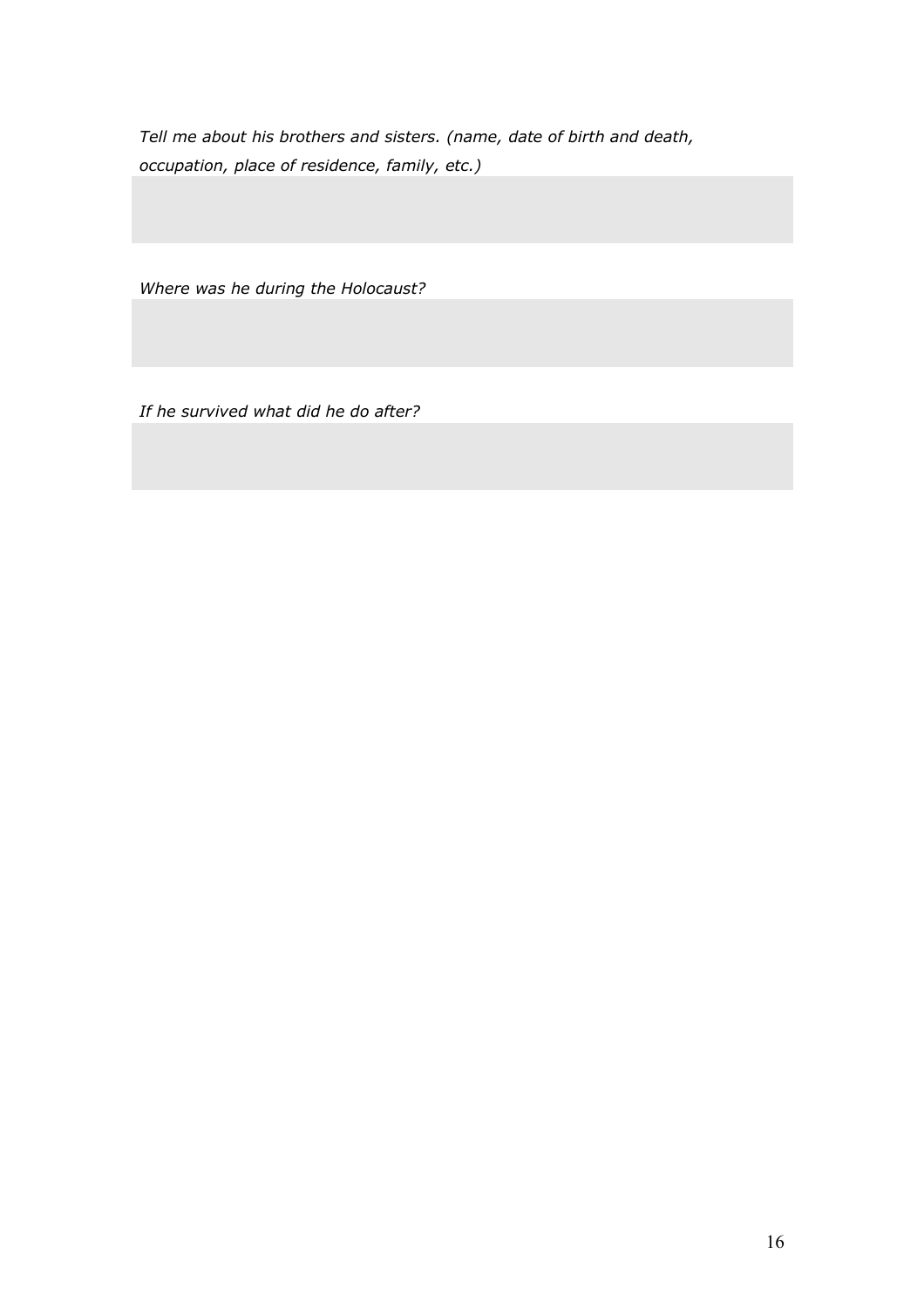## **Maternal grandmother**

*Your mother's mother's name?* Lolka Schubert

*Where and when was she born?*

*Where else did she live?*

*Where and when did she die?* Birkenau - Auschwitz

*What sort of education did she have?*

*What sort of work did she do?* Housewife

*What was her level of religiosity?* 

*What was her mother tongue?*